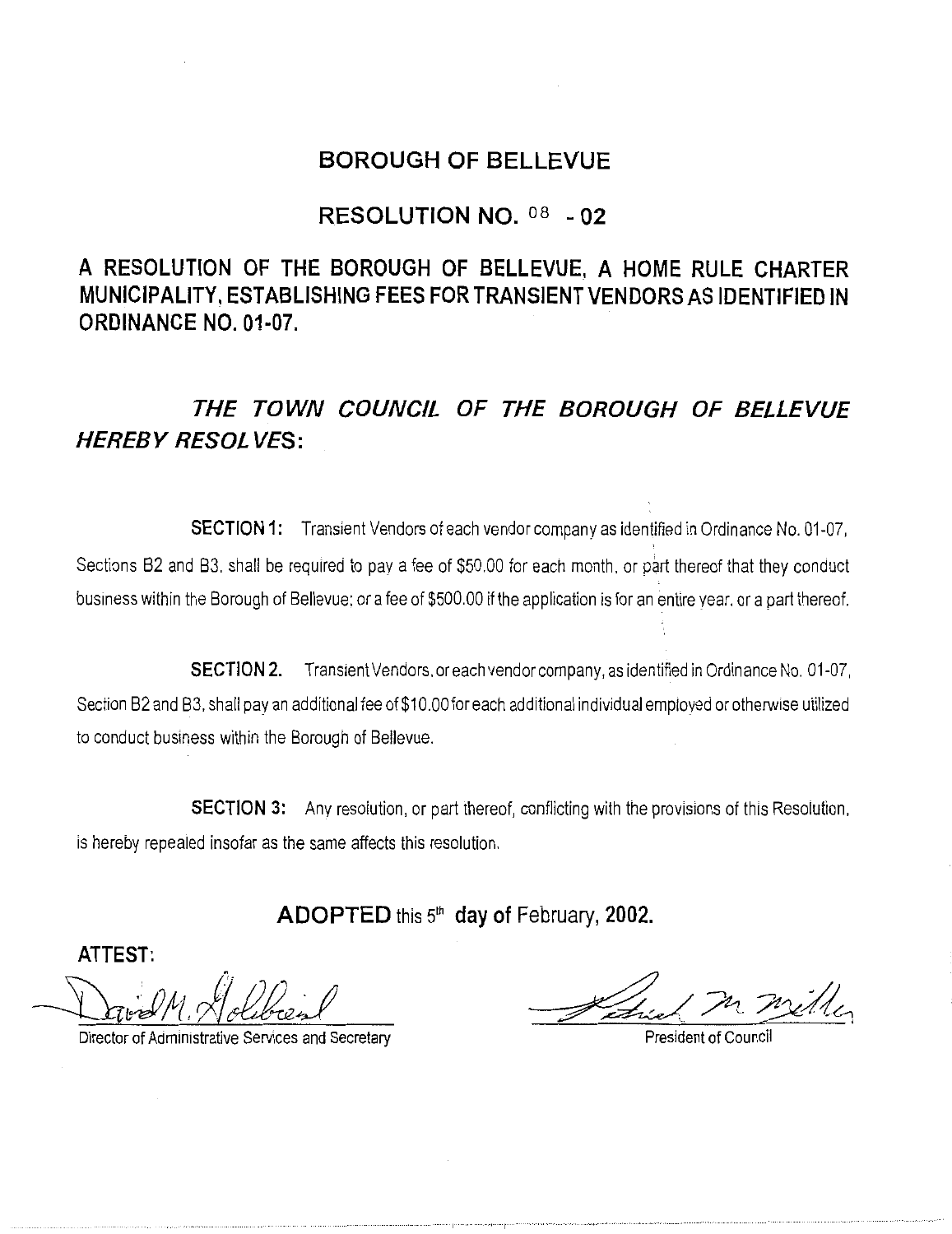## **BOROUGH OF BELLEVUE**

ì

## **ORDINANCE NO. 01 - 07**

**AN ORDINANCE OF THE BOROUGH OF BELLEVUE. A HOME RULE CHARTER MUNICIPALITY, REGULATING THE PRACTICE OF GOING IN AND UPON RESIDENTIAL PROPERTY WITHIN THE BOROUGH OF BELLEVUE BY SOLICITORS, PEDDLERS. VENDORS OR MERCHANTS, WHETHER FOR CHARITABLE, RELIGIOUS, OR NON-PROFIT ORGANIZATIONS, OR FOR COMMERCIAL OR BUSINESS PURPOSES- PROHIBITING CERTAIN DISTRIBUTION OF ADVERTISING MATERIAL; PROVIDING FOR THE ISSUANCE OF PERMITS; ESTABLISHING HOURS; REGISTRATION OF PERSONS ENGAGED IN INTERSTATE COMMERCE; AND PROVIDING PENALTIES FOR THE VIOLATION HEREOF.** 

WHEREAS, in the judgment of the Town Council of the Borough of Bellevue, solicitation, whether for charitable, religious or non-profit organizations, or solicitation, peddling, vending, or merchandising of commercial or business purposes at residential property within the Borough of Bellevue on a house-to-house or door-to-door basis should be regulated and restricted by requiring such solicitors, peddlers, vendors, or merchants to provide identification in order to protect the residents of the Borough of Bellevue from being confronted with unidentified and possibly criminally minded persons at the door of their residences; and

WHEREAS, in the judgment of the Town Council of the Borough of Bellevue, allowing solicitation, peddling, vending or merchandising to the Borough residents on their residential properties without any limitation on the hours of such activity will expose residents of the Borough of Bellevue to increased risk of criminal activity and subject the Borough citizens to undue annoyance and unwanted intrusion into the privacy of their residence; and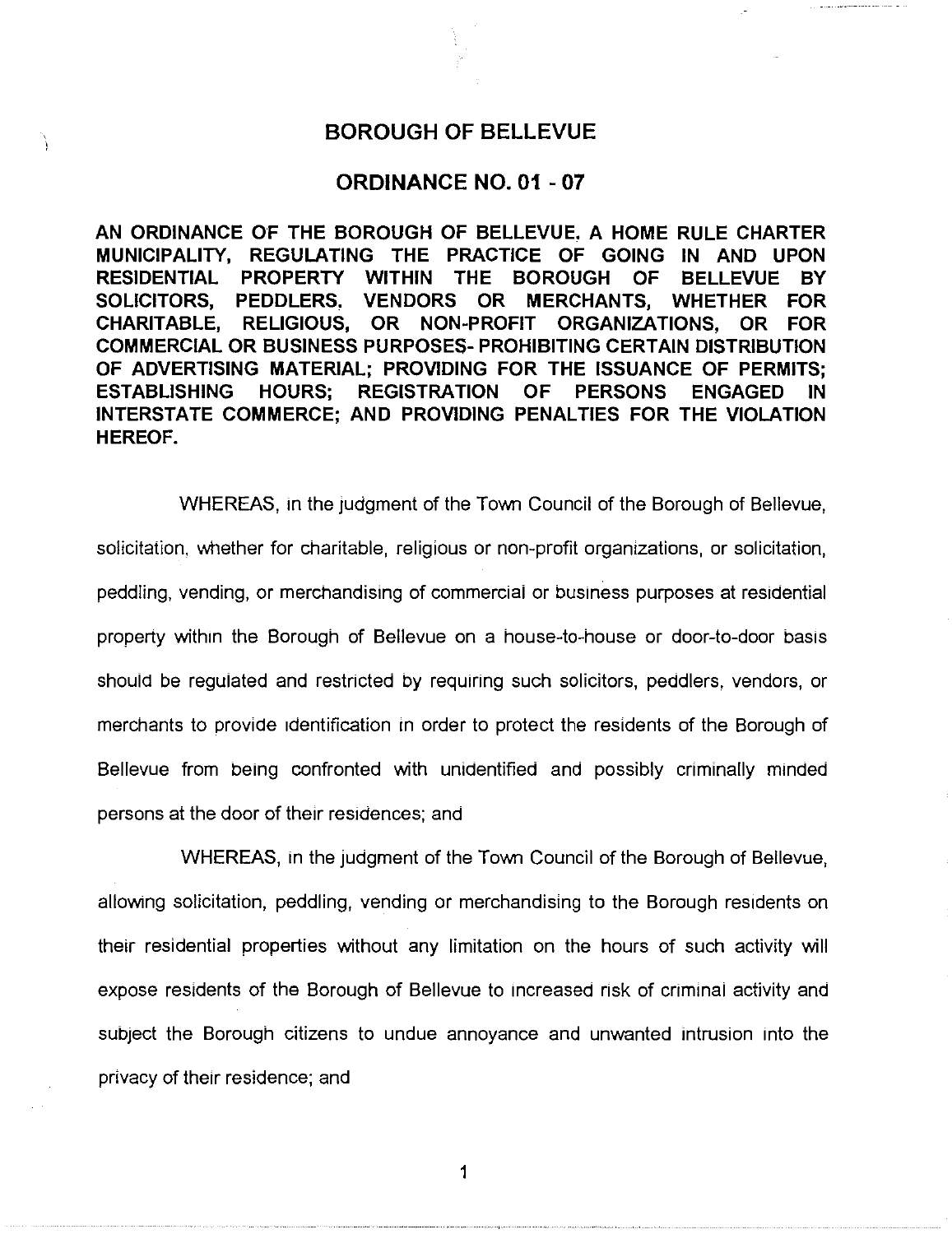WHEREAS, in the judgment of the Town Council of the Borough of Bellevue, distribution of advertising materials to Borough residents by placing or hanging said material on mail boxes or posts or by depositing said material upon other portions of private property without the consent or request of the owners or occupiers of the property constitutes an invasion of privacy, and the accumulation of said materials a clear indication of the property being unoccupied and this increases the possibility of vandalism and/or burglary.

WHEREAS, the new statutory right of persons to use deadly force in order to protect their homes and property has increased the risk of life of those who go on to residential properties to seek to gain access to residential dwellings particularly in hours of darkness.

**THE TOWN COUNCIL OF THE BOROUGH OF BELLEVUE HEREBY ORDAINS:** 

**SECTION 1:** For the purpose of this Ordinance, the following terms, phrases, words and their derivations shall have the meaning given herein unless a different meaning clearly appears from the context:

CONDUCTING BUSINESS - means the conducting of the retail sales of goods, wares, or merchandise on the streets or in the homes of the Borough of Bellevue, including solicitation and taking of orders, whether verbal or written. This phrase includes work commonly done by peddlers, hawkers, auctioneers, hucksters, or other door-to-door saiesman. It does not include the sales of milk or milk products or bakery products.

2

--,---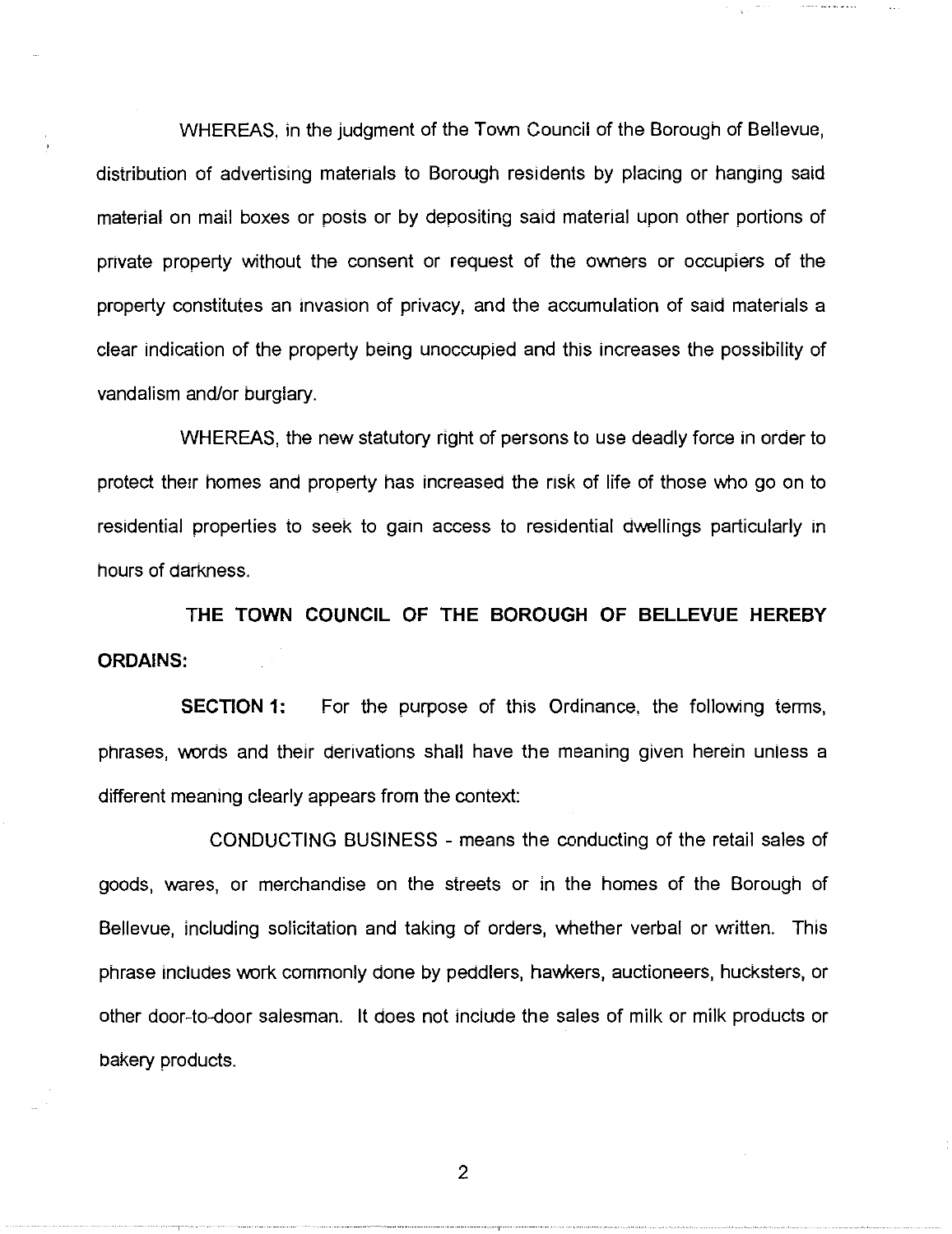DISTRIBUTION OF ADVERTISING MATERIAL - includes any person, corporation, partnership, association, or any agent, employee or servant thereof, who dispenses, disseminates, or disperses various types of material, written, printed or other, which calls attention of the public to a product. business, or service.

TRANSIENT VENDOR - includes any person, corporation, partnership, association, or any agent, employee or servant thereof, who conducts a business in the Borough of Bellevue. either by going door-to-door or 1n any other manner where the vendor does not have either a residence or a business office within the geographic limits of the Borough of Bellevue.

**SECTION 2:** Transient vendors shall be governed and regulated within the Borough of Bellevue 1n the following manner.

- **A.** Hereafter, no transient vendor may conduct business within the geographic limits of the Borough of Bellevue in any residential area.
- **B.** Hereafter, no transient vendor may conduct business within the geographic limits of the Borough of Bellevue in any commercial or business area without first obtaining a permit in accordance with the requirements of this Ordinance.
	- 1. Permit Fee: Issuance, Cost, Exemptions, etc.
		- a. Exemptions of the payment of fees are granted
			- (1) to farmers selling their own produce
			- (2) for the sale of goods, wares and merchandise donated by the owners thereof, the proceeds whereof are to be applied to any charitable or philanthropic purpose.

3

ŵ

--,--·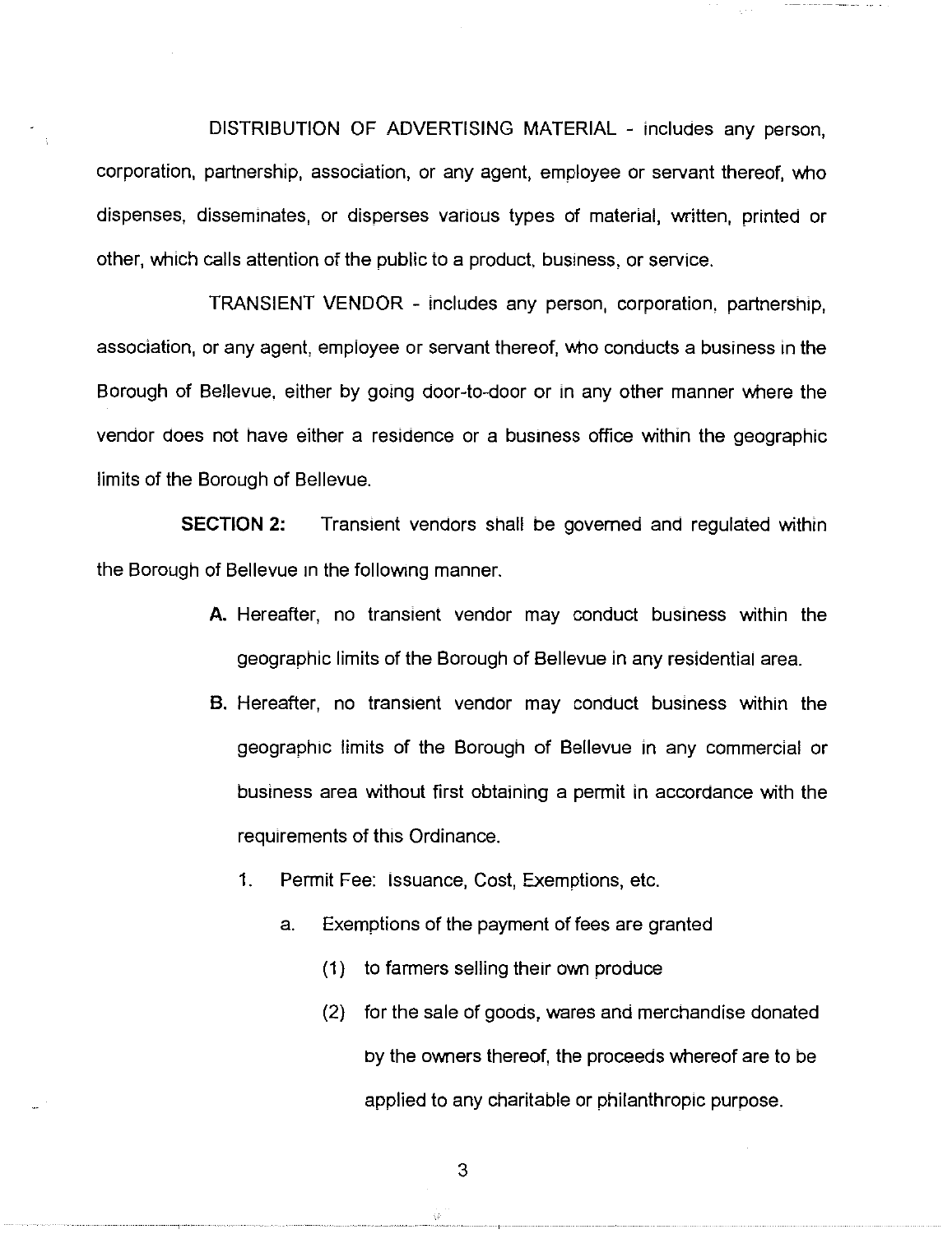(3) to any manufacturer or producer in the sale of bread and bakery products, meat and meat products or milk and milk products.

**Carl Carl** 

- (4) to children under the age of 18 years who take orders for and deliver newspapers. greeting cards. candy, bakery products, and the like. or who represent the Boy Scouts, Girls Scouts, athletic organizations located in Bellevue, the Northgate School District or similar local based organizations.
- (5) to the seeking or taking orders by insurance agents or brokers licensed under the insurance laws of the Commonwealth of Pennsylvania.
- (6) to any person who has complied with the provisions of the Solicitation of Funds for Charitable Purposes Act, 10 Pa. C.S.A. §162, 1 et seq., as hereafter amended, supplemented, modified, or re-enacted by the General Assembly of Pennsylvania.
- (7) For taking orders for merchandise by sample. from dealers or merchants for individuals or companies who pay a license fee or business privilege tax at their chief place of business.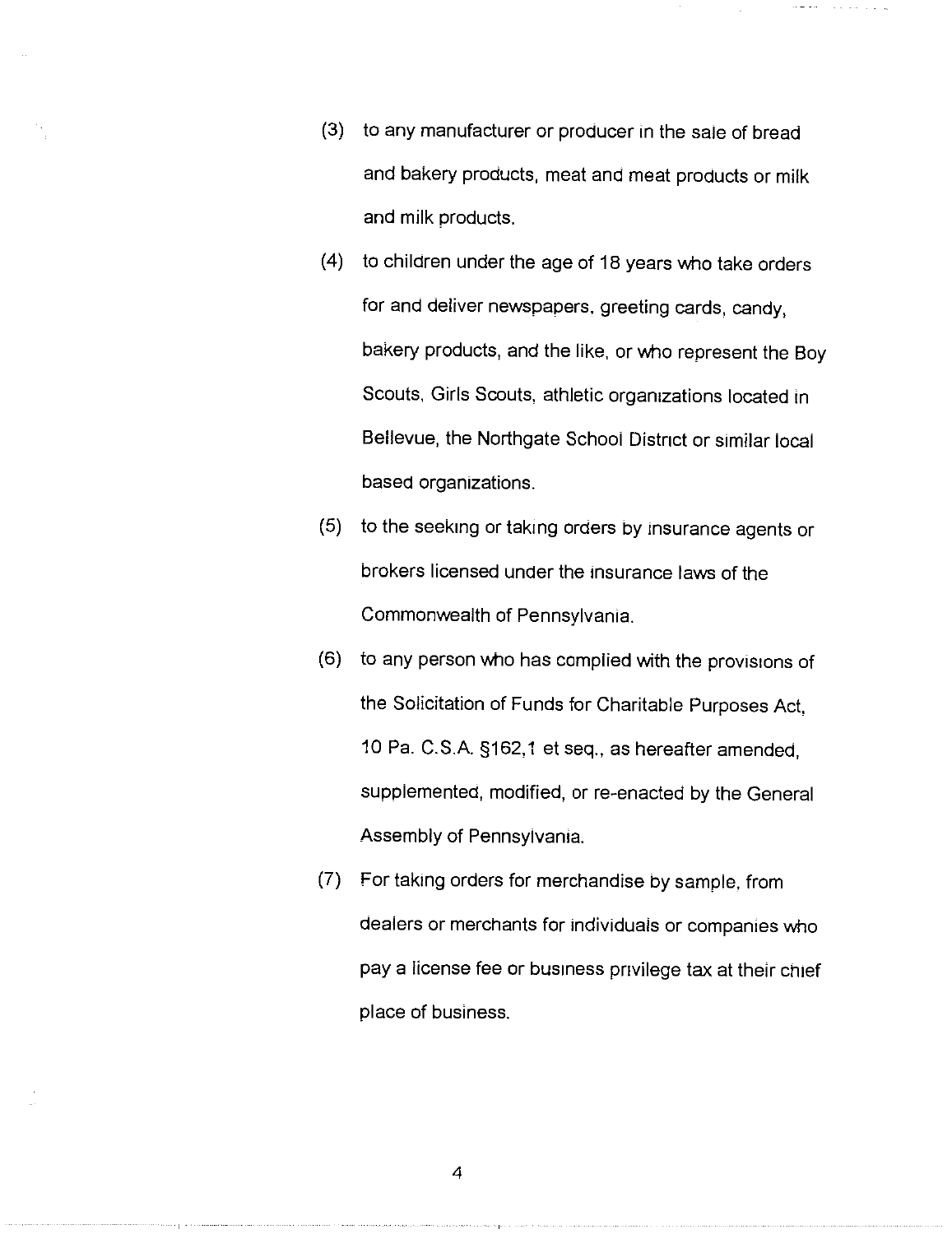- 2. All other transient vendors shall be required to pay a license fee 1n an amount as established from lime to time by resolution of the Borough of Bellevue.
- 3. Transient vendors shall be required to pay a license fee for each 1ndiv1dua1 being utiiized by the transient vendor, in such amount as established from time to time by resolution of the Borough Council.
- 4. No permits shall be issued unless and until the necessary fee is paid and the information as set froth in Section 5(A) hereof is given by the applicant and for each individual engaged by the applicant.
- 5. Every transient vendor shall carry a permit at all times while conducting business within the Borough of Bellevue.
- 6. Permits are not transferable and a separate permit is required for each person utilized or employed by the vendor.
- C. Any person engaged in interstate commerce shall register in a docket provided therefore, stating his name, address, employer and the product he 1s selling. The registration shall also show the date and lime he will commence work in the Borough of Bellevue and the length of time he intends to work therein. The Borough of Bellevue may require that the transient vendor engaged in Interstate Commerce take an oath or affirm to the truth of the allegations made in such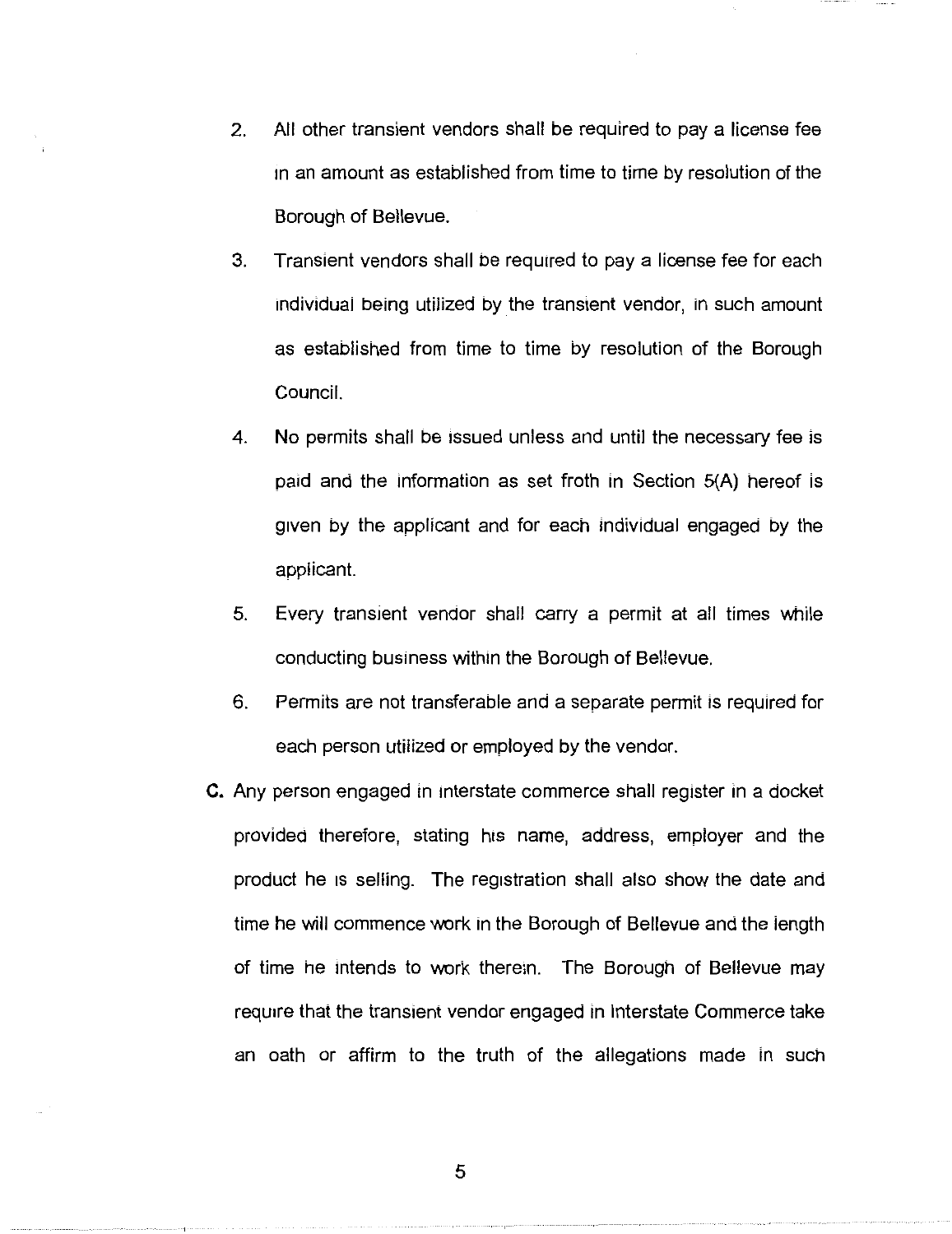registration. The Borough of Bellevue shall issue to the vendor a registration certificate showing he has registered.

**D.** Manner and Hours of Conducting Business

- 1. **No** transient vendor shall deposit any refuse or waste on the streets, avenues or alleys or any private or public property in the Borough of Bellevue, nor may he park or stop for a longer time than is reasonably necessary for the conduct of his business.
- 2. The hours during which a transient vendor may conduct business in the Borough of Bellevue shall be limited to Monday through Saturday, 9:00 a.m. to 5:00 p.m., prevailing time.

**SECTION 3:** Religious, charitable, and non-profit solicitors shall be governed and regulated within the Borough of Bellevue in the following manner.

> **A.** It shall be unlawful for any person to go upon residential property within the Borough of Bellevue to solicit funds from the Borough residents for any religious, charitable or non-profit cause by knocking upon residential doors, or by ringing doorbells or by any other method so as to cause or attempt to cause residents to open their doors unless the organization sponsoring the solicitation is located within the confines of the Borough of Bellevue or the individual person doing the solicitation 1s a resident of the Borough of Bellevue and has first registered at the office of the Director of Administrative Services and has received identification cards from the Director of Administrative Services of the Borough of Bellevue for each individual soliciting.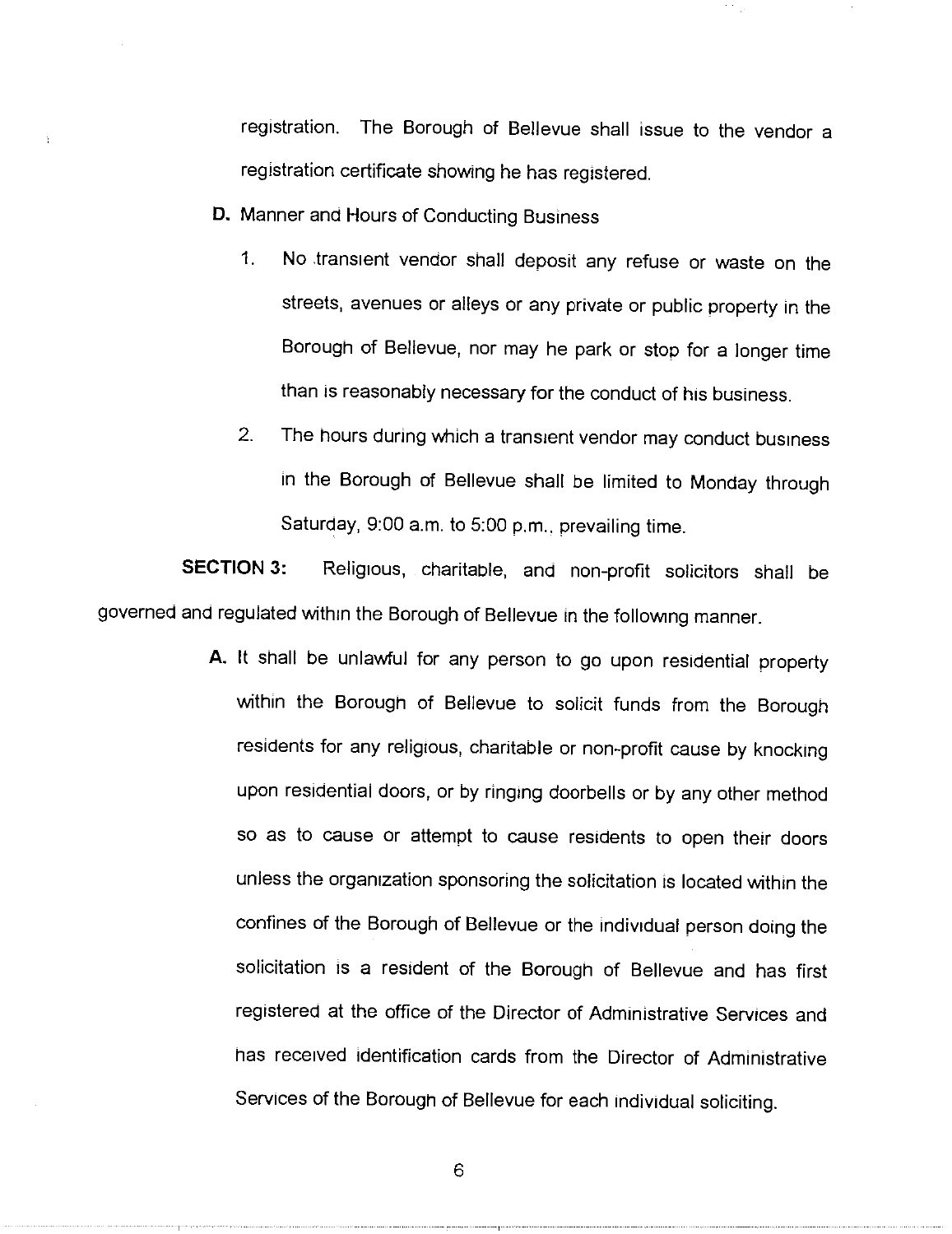- B. It shall be unlawful for any person to go upon residential property within the Borough of Bellevue to distribute literature to the Borough residents for any religious, charitable, or non-profit cause by knocking upon residential doors, or by ringing doorbells or by any other method so as to cause or attempt to cause residents to open their doors unless the organization sponsoring the distribution of material and the individual person doing the distribution has first registered at the office of the Director of Administrative Services and has received identification cards from the Director of Administrative Services of the Borough of Bellevue for each individual distributing material.
- **C.** The identification card required by Section 3A and Section 38 shall be issued free of charge by the Director of Administrative Services.
- **D.** No identification card shall be issued to any solicitor or distributor of material until such time as the information required by Section 5(A) hereof is provided to the Director of Administrative Services.
- E. Solicitors and distributors of material regulated by this Section 3 shall carry their identification card issued by the Director of Administrative Services at all times while soliciting or distributing material within the Borough of Bellevue and shall show their identification cards to residents in order to identify themselves prior to any actual solicitation of funds or distribution of material.
- F. All solicitation or distribution of material earned on by persons for charitable, religious and non-profit causes shall, in the case of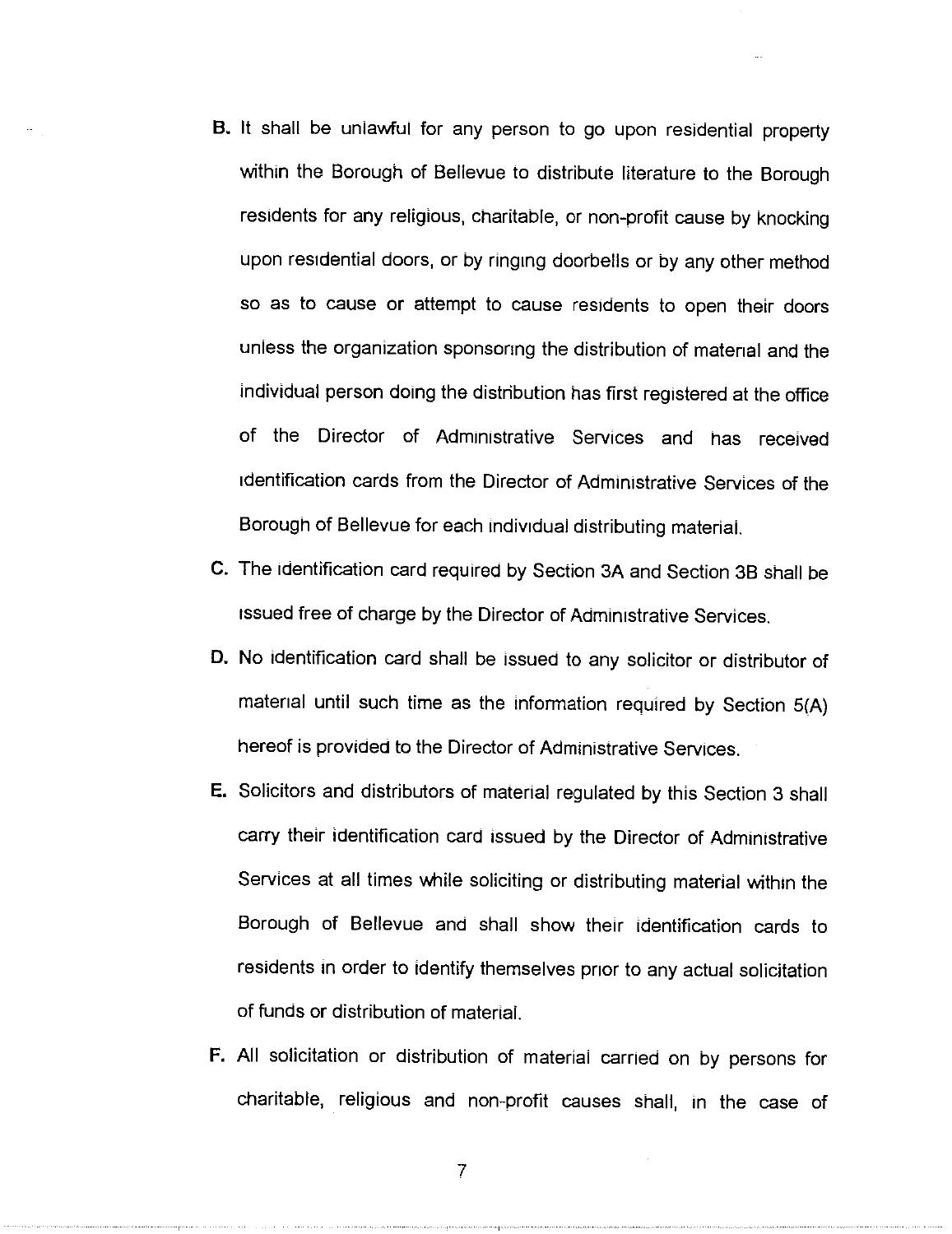residential door-to-door or house-to-house calling, be restricted to the following hours:

- 1. From May 1 through September 30, such solicitation and distribution of materials shall be limited to the period from 9:00 a.m. to 7:00 p.m., prevailing time, including Saturdays and Sundays.
- 2. From October 1 to April 30, sueh solicitation and distribution of materials shall be limited to the period from 9:00 a.m. to 5:00 p.m., prevailing time, including Saturdays and Sundays.
- **G.** Solicitation of funds or distribution of materials for charitable, religious or non-profit causes at any business establishments and upon any business properties shall be limited to the normal business hours of the business. but those solicitors and distributors of material shall also register at the office of the Director of Administrative Services and carry identification cards.

**SECTION 4:** Hereafter no person. firm, corporation or association hereinabove defined as distributors of advertising material may distribute advertising material at a residence or a business within the Borough of Bellevue by placing such material at the residence or business property or on the residential or business mail box of the person owning or occupying the residence or business, unless the person, firm, corporation or association distributing such advertising material does so based upon the affirmative request or consent of the person owning or occupying the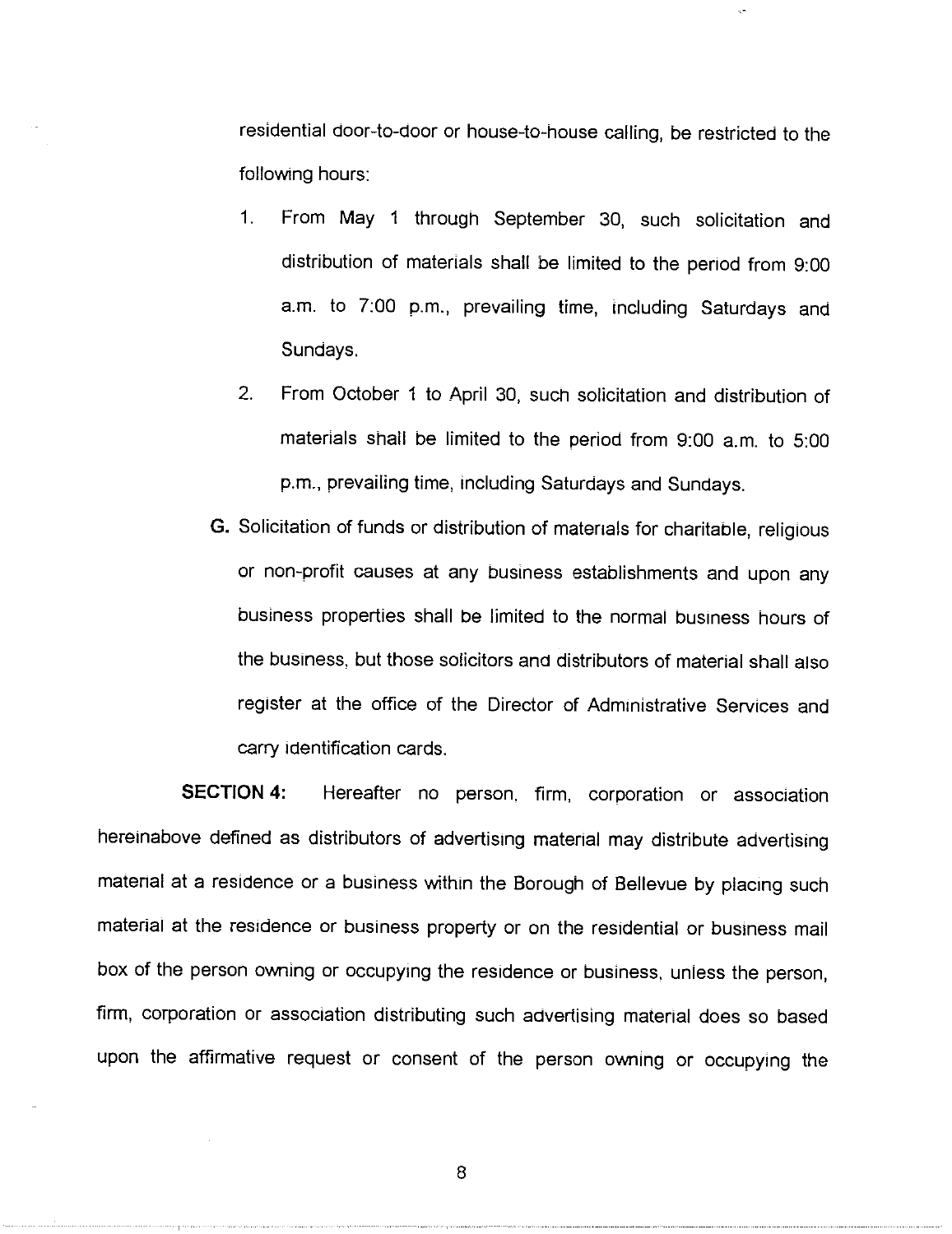residence or business, provided, however, that this provision shall not apply to the following:

- **A.** Distribution of advertising material through the United States Mail Service; and
- **B.** Distribution of campaign literature during an election campaign.
- **C.** Distribution of telephone directories by the publisher of the directory or its agent.
- **D.** Distribution of advertising material at the home or residence of the person, firm. corporation, or association distributing the advertising material.

**SECTION 5:** Any transient vendor, person, corporation, partnership. association, or any agent, employee or servant thereof, shall register with the Borough of Bellevue Director of Administrative Services, pay a fee as required, and provide the information as required on the application form.

- **A.** No permits shall be issued to Transient Vendors unless and until the necessary fee is paid (if a fee is required) and the following information 1s given by the applicant:
	- 1 Full identification, including proof by vehicle operator's plate number and/or a motor vehicle registration number and including sufficient physical identification.
	- 2. The name of vendor's business or his employer, the address of that business. the kind of merchandise sold, the tax identification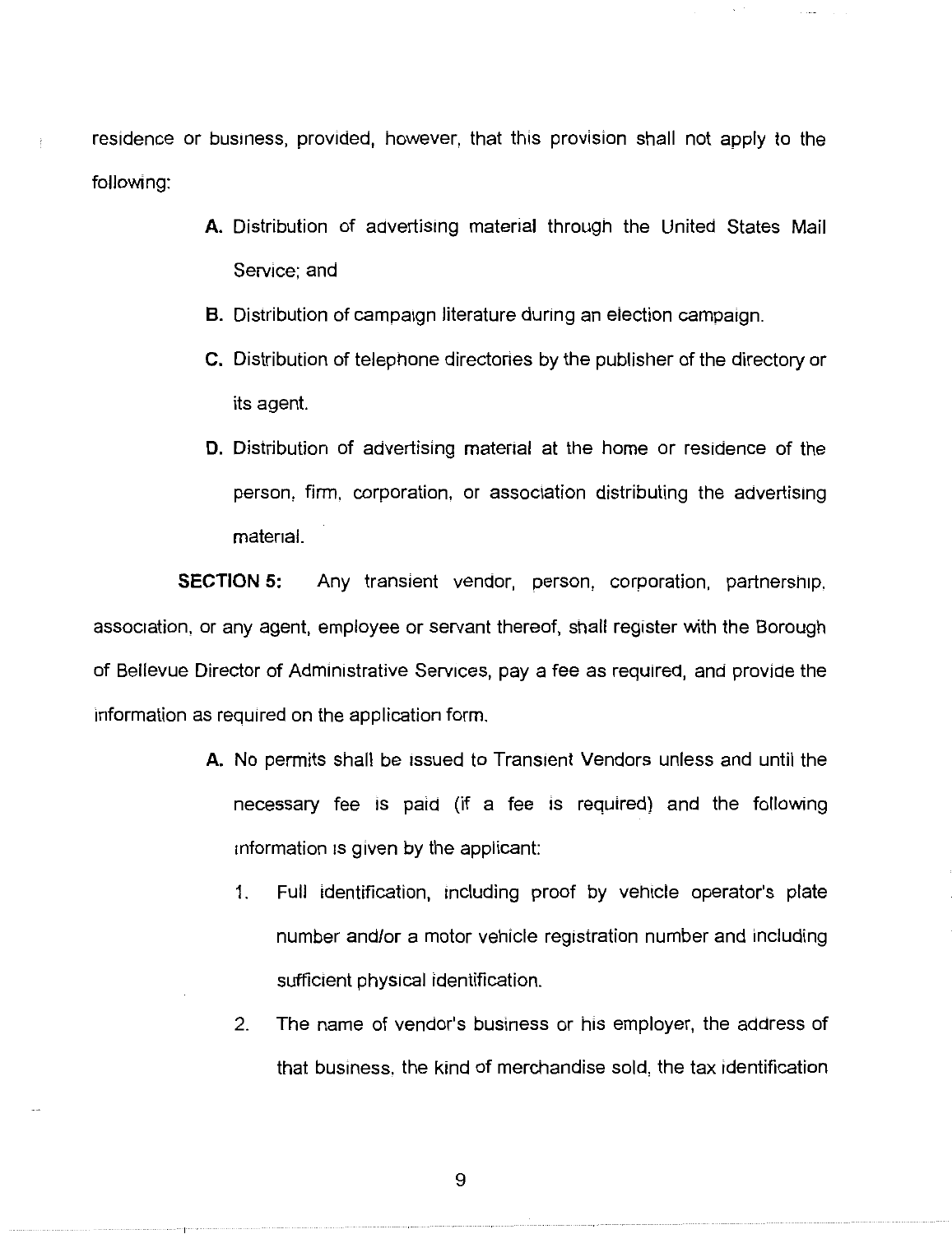number of the business, and the type of transaction to be conducted.

- 3. The length of time for which the permit shall be issued and the number and names of vendor's helpers.
- 4. Any criminal record of the vendor and any employee or agent shall be disclosed at the time of the application.
- 5. Evidence of a receipt of the Tax Collector that the Occupational Privilege Tax assessed by the Borough of Bellevue has been paid by the individual.
- B. Permits for solicitation of funds shall be issued to religious, charitable or non-profit organizations only if the organization is located within the confines of the Borough of Bellevue or the individual solicitors are residents of the Borough of Bellevue.
- C. Permits for the distribution of material shall be issued to religious, charitable or non profit organizations only if the organization provides proof that it has complied with the provisions of the Solicitation of Funds for Charitable Purposes Act, 10 Pa. C.S.A. §162,1 et seq., as hereafter amended, supplemented, modified. or re-enacted by the General Assembly of Pennsylvania.
- D. No permits shall be issued to religious, charitable, or non-profit solicitors or distributors of information unless and until the necessary fee is paid (if a fee is required) and the following additional information is given by the applicant: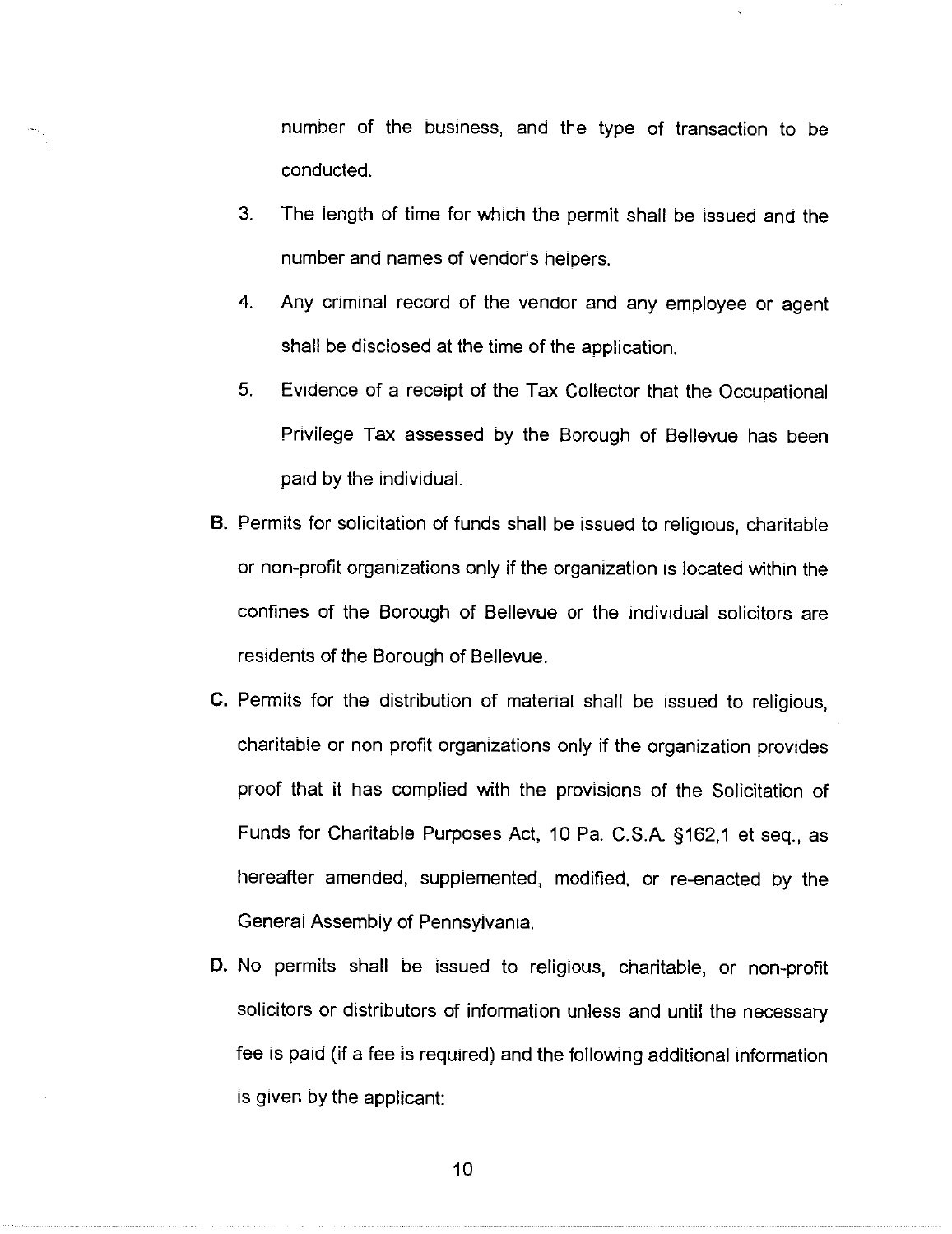- 1. Full Identification, including proof thereof by voter's registration card, vehicle operator's license, or some other accepted method of identification, with residence and office address.
- 2. The name of the organization for which the applicant is soliciting funds or distributing information, the address of the organization, the type of organization, the tax identification number of the organization, and the type of transaction to be conducted.
- 3. The length of time the soliciting or distributing of information is to be carried on.
- 4. Any criminal record which the applicant or his employees, volunteers, or agents may have.
- E. The Director of Administrative Services 1s hereby required to keep records of all permits assigned under this Ordinance and shall supply the Chief of Police the list of current permits issued, as they are issued.
- F. The Chief of Police shall have the power and is hereby authorized to suspend or revoke any permit or identification card issued under this ordinance when he, in his Judgment, deems such suspension or revocation to be in the interest of public health, safety, or morals, or for giving false information upon any application for a permit or identification card, or the Chief of Police has found out that the applicant has been convicted of any felony or misdemeanor involving moral turpitude.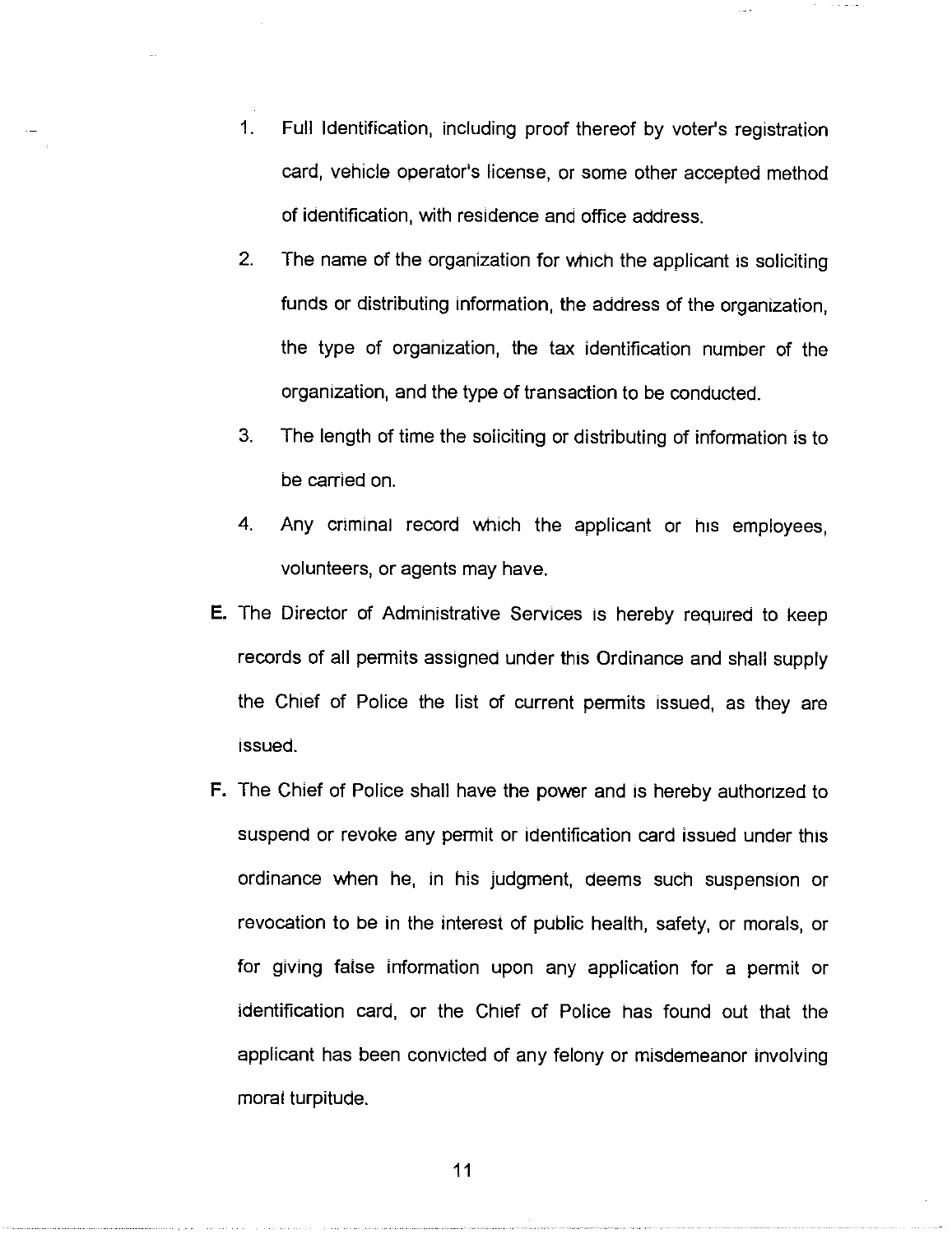- 1 . Any person whose permit or identification card has been revoked or suspended may appeal to the Public Safety Committee for a hearing, at which time the Committee may or may not sustain the action of the Chief of Police.
- 2. Any appeal to the Public Safety Committee shall be made within five days after the applicant has been notified in writing of the Chief's actions and shall be heard by the Committee at their next regularly scheduled meeting.
- G. Each transient vendor and each employee of a transient vendor issued an individual permit and working within the Borough shall be required to file all appropriate tax forms and make payment of taxes on all sales, gross receipts, earnings, wages, etc. from sales in the Borough of Bellevue to the designated Tax Official or Tax Collector within the time frame(s) as noted herein, except for such sales, gross receipts, earnings, wages, etc. as excluded by law, not withstanding the time frame for such filing and payment of said taxes noted in each specific tax ordinances.

Tax forms to be filed and taxes to be paid may include any or all of the following: Business Privilege Tax, Earned Income Tax, Earned Income Tax Add-On, Occupational Privilege Tax, and Mercantile Tax.

1. The Business Privilege Tax shall be paid on all Gross Revenues within seven calendar days of the expiration of the permit.